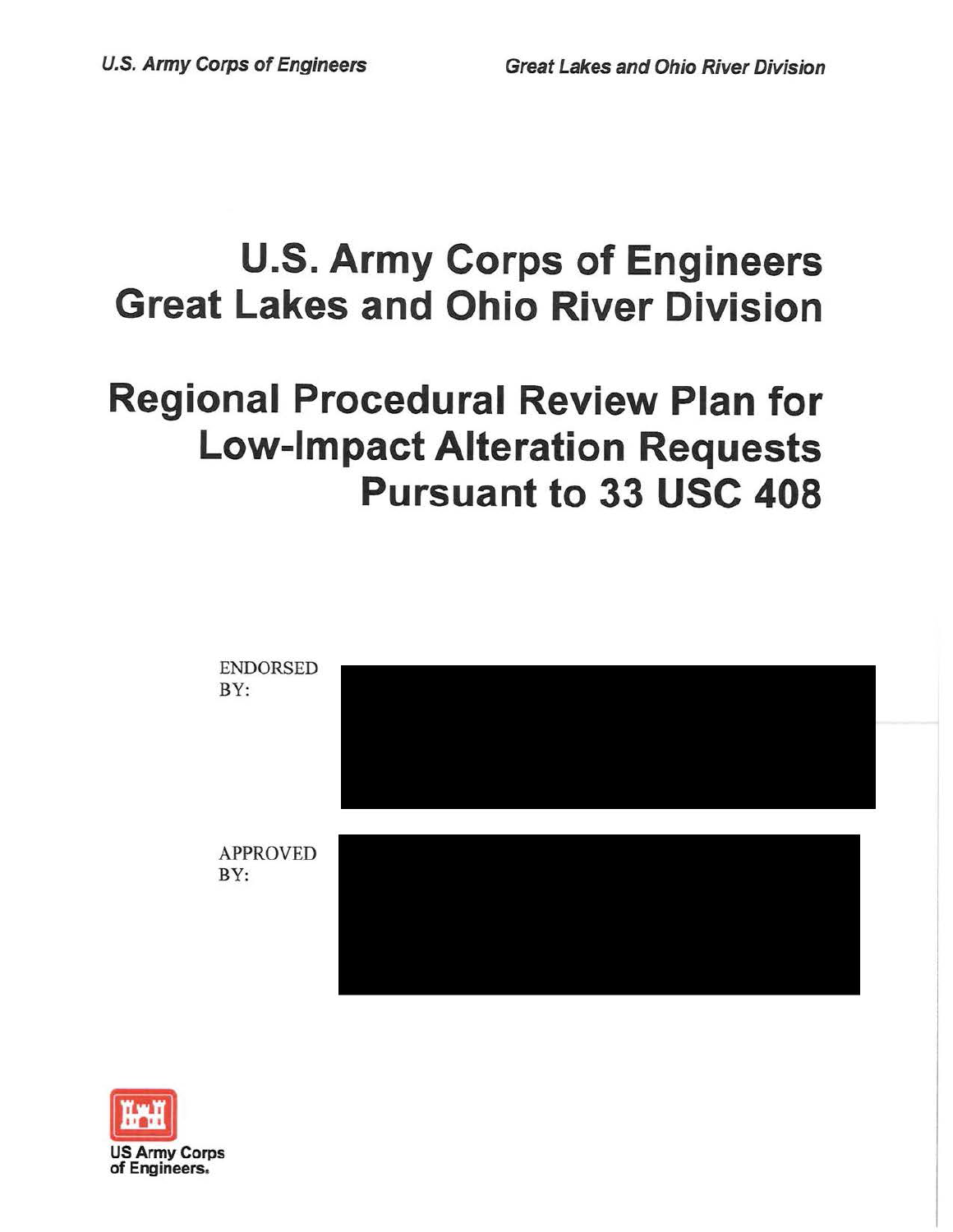# **Table of Contents**

| $\mathbf 1$ .                                               |  |  |  |  |
|-------------------------------------------------------------|--|--|--|--|
| a.                                                          |  |  |  |  |
| b.                                                          |  |  |  |  |
| C.                                                          |  |  |  |  |
| d.                                                          |  |  |  |  |
| е.                                                          |  |  |  |  |
| 2.                                                          |  |  |  |  |
| a.                                                          |  |  |  |  |
| b.                                                          |  |  |  |  |
| 3.                                                          |  |  |  |  |
| 4.                                                          |  |  |  |  |
| 5.                                                          |  |  |  |  |
| a.                                                          |  |  |  |  |
| b.                                                          |  |  |  |  |
| C.                                                          |  |  |  |  |
| d.                                                          |  |  |  |  |
| 6.                                                          |  |  |  |  |
|                                                             |  |  |  |  |
| Attachment 2 - Regional Procedural Review Plan Revisions 17 |  |  |  |  |
|                                                             |  |  |  |  |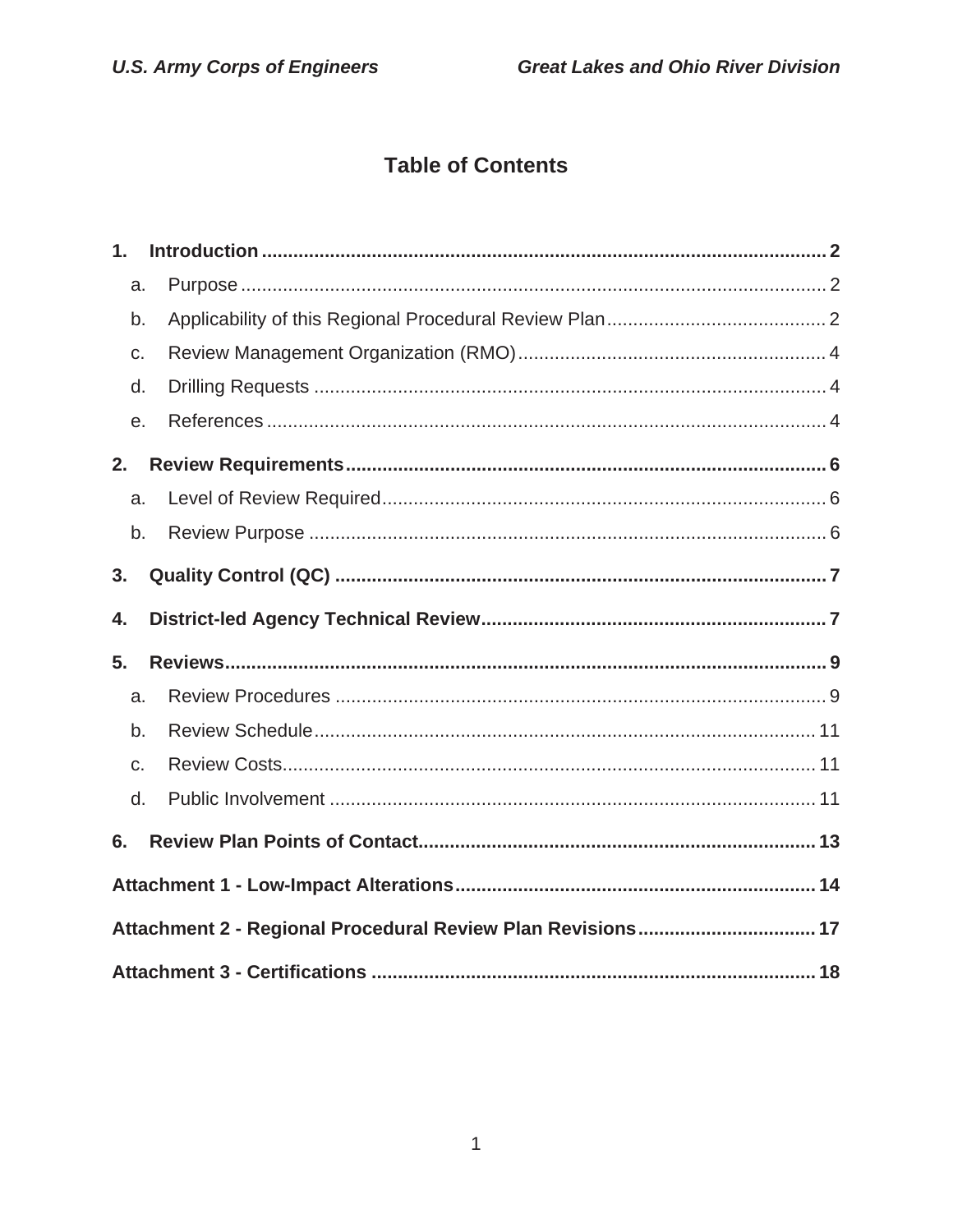#### **1. Introduction**

#### **a. Purpose**

This Regional Procedural Review Plan has been developed in accordance with Engineer Circular (EC) 1165-2-216, "Policy and Procedural Guidance for Processing Requests to Alter U.S. Army Corps of Engineers Civil Works Projects Pursuant to 33 USC 408". EC 1165-2-216 provides policy and procedural guidance for processing requests by private, public, tribal, or other federal entities, to make alterations to, or temporarily or permanently occupy or use, any U.S. Army Corps of Engineers (USACE) federally authorized civil works project.

The Regional Procedural Review Plan shall be used by all seven (7) Districts and other organizational elements which comprise the Great Lakes and Ohio River Division (LRD) to ensure quality reviews.

LRD Districts and organizational elements shall implement all applicable requirements of EC 1165-2-216 in the process of receiving, processing and documenting Section 408 alteration requests. Nothing in the Regional Procedural Review Plan shall be interpreted to supersede those requirements. For requests that are deemed not to be of similar nature, and do not have similar impacts as reflected by the types of alterations listed in Attachment 1, Districts shall prepare an Alteration-specific Review Plan.

Further, this Regional Procedural Review Plan does not in any way create a preapproval, waiver, exception, etc., by a non-federal sponsor (or independent requester), to make an alteration to a federally authorized project without proper authorization. Nor does the Regional Procedural Review Plan provide any authorization by USACE to alter or modify a federally authorized civil works project.

This Regional Procedural Review Plan has been endorsed by the Risk Management Center (RMC) and approved by the Division Commander. Any significant changes to the Regional Procedural Review Plan (such as changes to the scope and/or level of review) shall be re-endorsed by the RMC and re-approved by the Division Commander. Significant changes to the Regional Procedural Review Plan since the last approval will be documented in Attachment 2.

### **b. Applicability of this Regional Procedural Review Plan**

This Regional Procedural Review Plan applies to "Low-Impact Alteration Requests" that are similar in nature, are typically of small size, are not complex, are not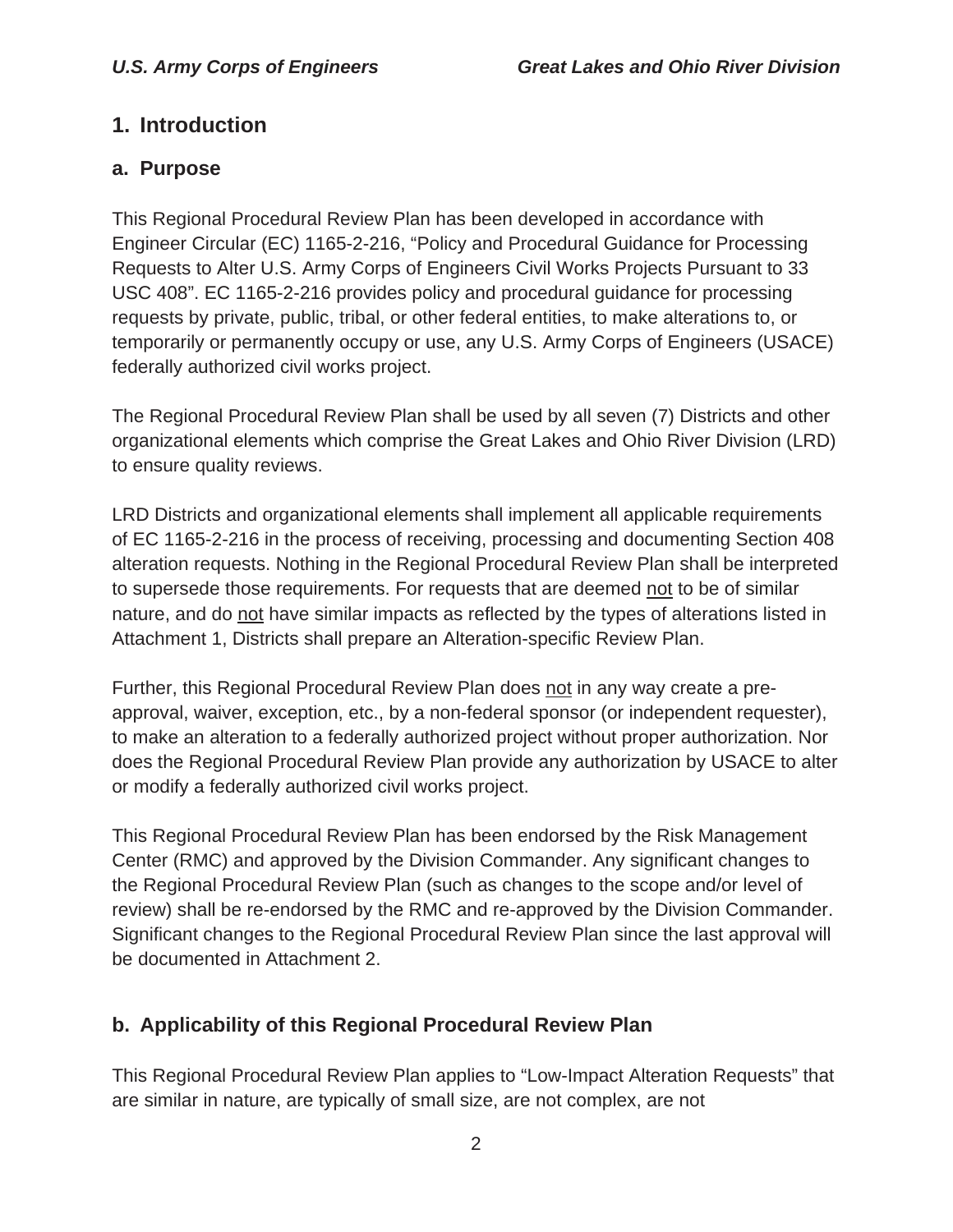environmentally sensitive, are not subject to public controversy, and have minimal to no impacts to the USACE civil works project (reference EC 1165-2-216, para 7.c.(4)(a)). Regardless of the alteration type, magnitude, etc., the District shall follow the nine (9) Step-by-Step Procedures for each alteration request (reference EC 1165-2-216, para 7.c), as applicable, to determine whether, or not, an alteration is permissible under 33 USC 408.

This Regional Procedural Review Plan applies to alteration requests related to any federally authorized project such as: dams, levees, channels, locks, harbors, coastal, etc.

This Regional Procedural Review Plan **does not**:

- 1) Supersede, change, void, etc. any other relevant, pertinent and governing USACE policy and/or guidance involving federally authorized projects.
- 2) Apply to any proposed alteration that poses a significant threat to public health and/or life safety associated with the federally authorized project as assessed by the District Chief of Engineering, as the Engineer-In-Responsible-Charge (reference paragraph 7.c.(3)(f) in EC 1165-2-216 and Appendix E paragraph 1.a in EC 1165-2-214).
- 3) Address proposed alterations that require an Alteration-specific Review Plan and/or that require HQUSACE level review(s) and decision(s).
- 4) Apply to Routine Operations and Maintenance Activities that are specified in the O&M manual (reference EC 1165-2-216, para 6.f).
- 5) Apply to USACE Shoreline Management and Master Planning Programs and the activities that are contained in 36 CFR 327 (reference EC 1165-2-216, para 6.g).
- 6) Apply to certain Real Estate Outgrants (reference EC 1165-2-216, para 6.h).

Some possible issues that could trigger using an Alteration-specific Review Plan include whether the proposed alteration (including data, use of models, assumptions, and other scientific and engineering information) has public safety concerns, is novel, is controversial, is precedent setting, has significant interagency interest, or has significant economic, environmental and social effects to the nation.

A listing of Low-Impact Alterations have been developed to help define those alterations that are similar in nature and that have similar impacts (see Attachment 1). Any question as to whether, or not, an alteration request is considered to be covered by this Regional Procedural Review Plan, as reflected by the listing of Low-Impact Alterations in Attachment 1, shall be directed to the Division Section 408 Coordinator who will consult with the RMC as necessary.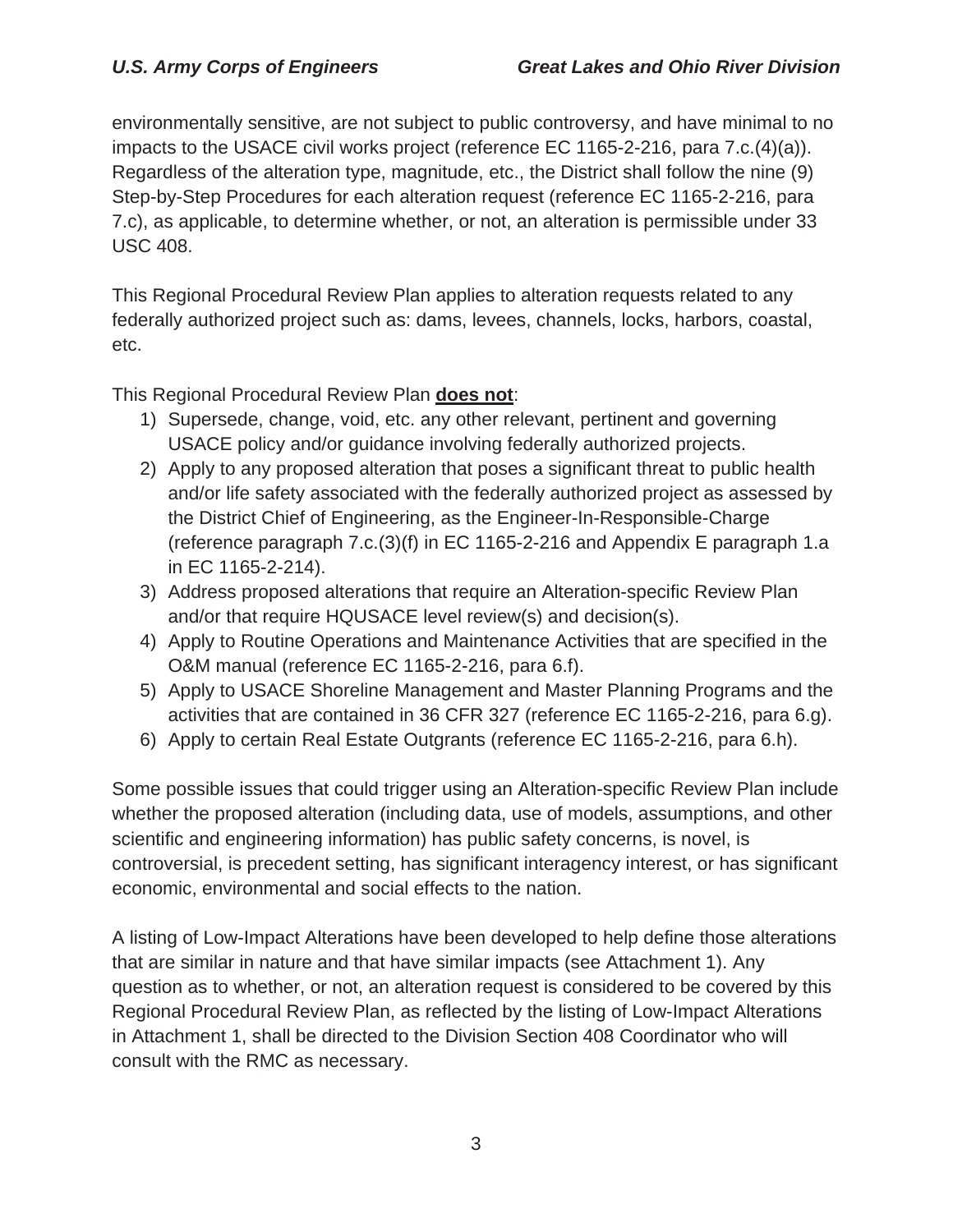#### **c. Review Management Organization (RMO)**

The Review Management Organization (RMO) is responsible for managing the overall peer review effort described in this Review Plan. The RMO for reviews covered by this Regional Procedural Review Plan is the Great Lakes and Ohio River Division (LRD).

#### **d. Drilling Requests**

Drilling requests on or near a federally authorized dam or levee (including drilling for power poles, instrumentation, third party utilities, relief wells, and geotechnical drilling) are required to include a drilling plan prepared in accordance with ER 1110-1-1807 and are subject to approval by the appropriate District approval authority.

If a technical review in accordance with ER 1110-1-1807 determines a review is required by the Geotechnical and Materials Community of Practice (G&M CoP) Standing Committee on Drilling and Instrumentation then, the District will develop an Alteration-specific Review Plan to be approved by the Division Commander.

Although ER 1110-1-1807 is a regulation which establishes USACE policy and requirements for "Drilling in Earth Embankment Dams and Levees", districts are encouraged to consider this guidance for those alteration requests on other types of federally authorized projects that involve in-house or contracted drilling efforts which might affect existing structures.

#### **e. References**

The following is a list of references that will be considered in the review of alteration requests covered by this Regional Procedural Review Plan. Other references that are not listed may be considered if applicable.

- P.L. 84-99, as amended, flood emergencies; extraordinary wind, wave, or water damage to federally authorized hurricane or shore protective structures; emergency supplies of water; drought; well construction and water transportation
- 33 CFR 208.10, Local flood protection works; maintenance and operation of structures and facilities
- 44 CFR 65.10, Mapping of areas protected by levee systems
- EM 1110-1-1005, Control and Topographic Surveying, 1 January 2007
- EM 1110-1-1804, Geotechnical Investigations, 1 January 2001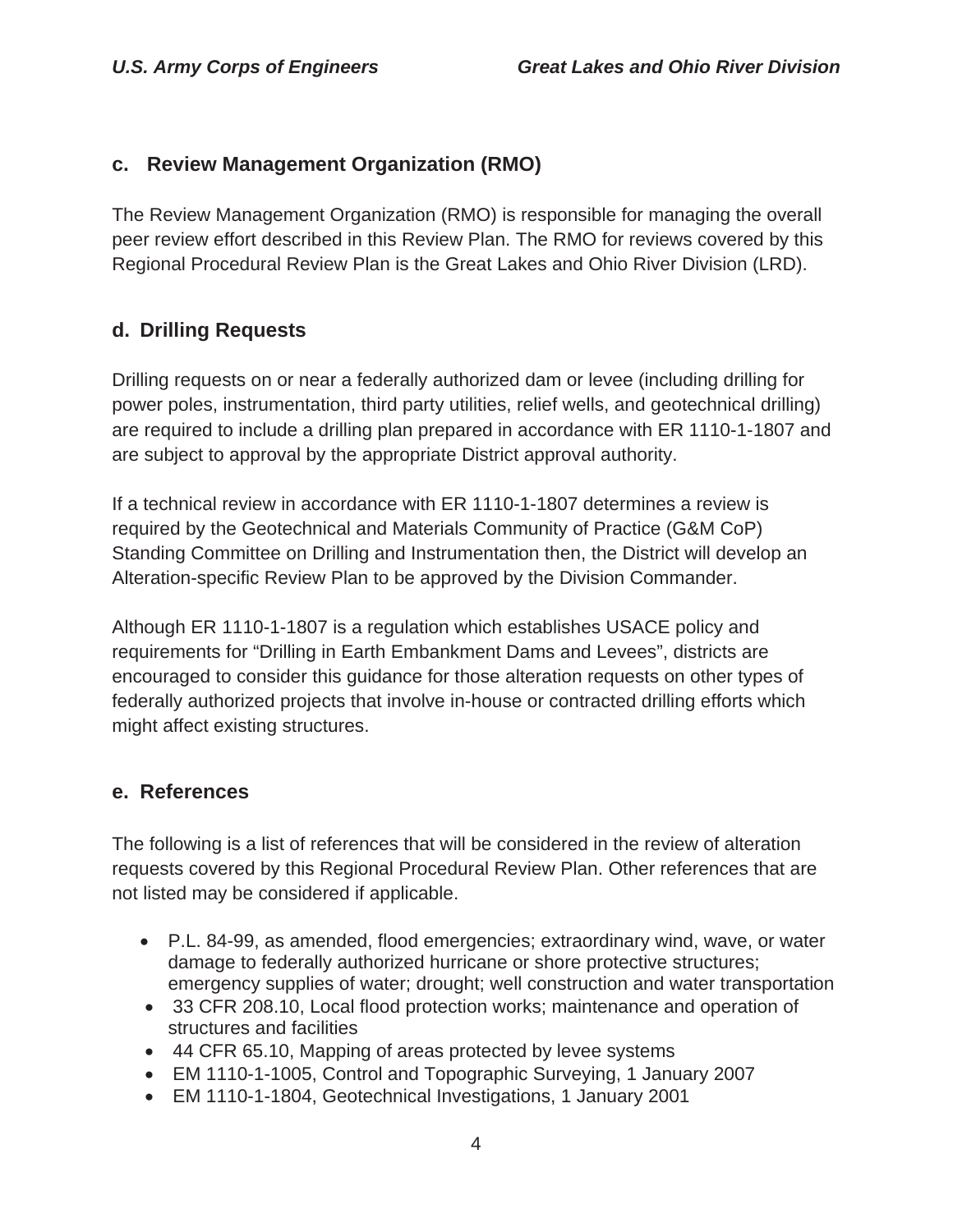- EM 1110-1-1904, Settlement Analysis, 30 September 1990
- EM 1110-1-1905, Bearing Capacity of Soils, 30 October 192
- EM 1110-2-1418, Channel Stability Assessment for Flood Control Projects, 31 October 1994
- EM 1110-2-1601, Hydraulic Design of Flood Control Channels, 1 July 1991
- EM 1110-2-1611, Layout and Design of Shallow-Draft Waterways, 31 Dec 1980
- EM 1110-2-1619, Risk-Based Analysis for Flood Damage Reduction Studies, 1 August 1996
- $\bullet$  EM 1110-2-1902, Slope Stability, 31 October 2003
- EM 1110-2-1906, Laboratory Soils Testing, 20 August 1986
- EM 1110-2-1913, Design and Construction of Levees, 30 April 2000
- EM 1110-2-1914, Design, Construction, and Maintenance of Relief Wells, 29 May 1992
- EM 1110-2-2002, Evaluation and Repair of Concrete Structures, 30 June 1995
- EM 1110-2-2007, Structural Design of Concrete-Lined Flood Control Channels, 30 April 1995
- EM 1110-2-2100, Stability Analysis of Concrete Structures, 1 December 2005
- EM 1110-2-2104, Strength Design for Reinforced-Concrete Hydraulic Structures, 20 August 2003
- EM 1110-2-2502, Retaining and Flood Walls, 29 September 1989
- $\bullet$  EM 1110-2-2504, Sheet Pile Walls, 31 March 1994
- EM 1110-2-2902, Conduits, Culverts, and Pipes, 31 March 1998
- $\bullet$  EC 1110-2-6066, Design of I-Walls, 1 April 2011
- EC 1165-2-214 Civil Works Review, 15 December 2012
- EC 1165-2-216, Policy and Procedural Guidance for Processing Requests to Alter US Army Corps of Engineers CW Projects Pursuant to 33 USC 408, 31 July 2014
- ER 500-1-1, Civil Emergency Management Program, 30 September 2001
- ER 1105-2-101 Risk Analysis for Flood Damage Reduction Studies
- ER 1110-1-1807, Drilling in Earth Embankment Dams and Levees, 31 December 2014
- ER 1110-2-1806, Earthquake Design and Evaluation of Civil Works Projects, 31 July 1995
- ER 1110-2-1942, Inspection, Monitoring, and Maintenance of Relief Wells, 29 February 1988
- ER 1130-2-520, Navigation and Dredging Operations and Maintenance Policies, 29 November 1996
- ER 1105-2-101, Risk Analysis for Flood Damage Reduction Studies, 3 January 2006
- ETL 1110-2-583, Engineering and Design: Guidelines for Landscape Planting and Vegetation Management at Levees, Floodwalls, Embankment Dams, and Appurtenant Structures, 30 April 2014
- **ETL 1110-2-575, Evaluation of I-Walls, 1 September 2011**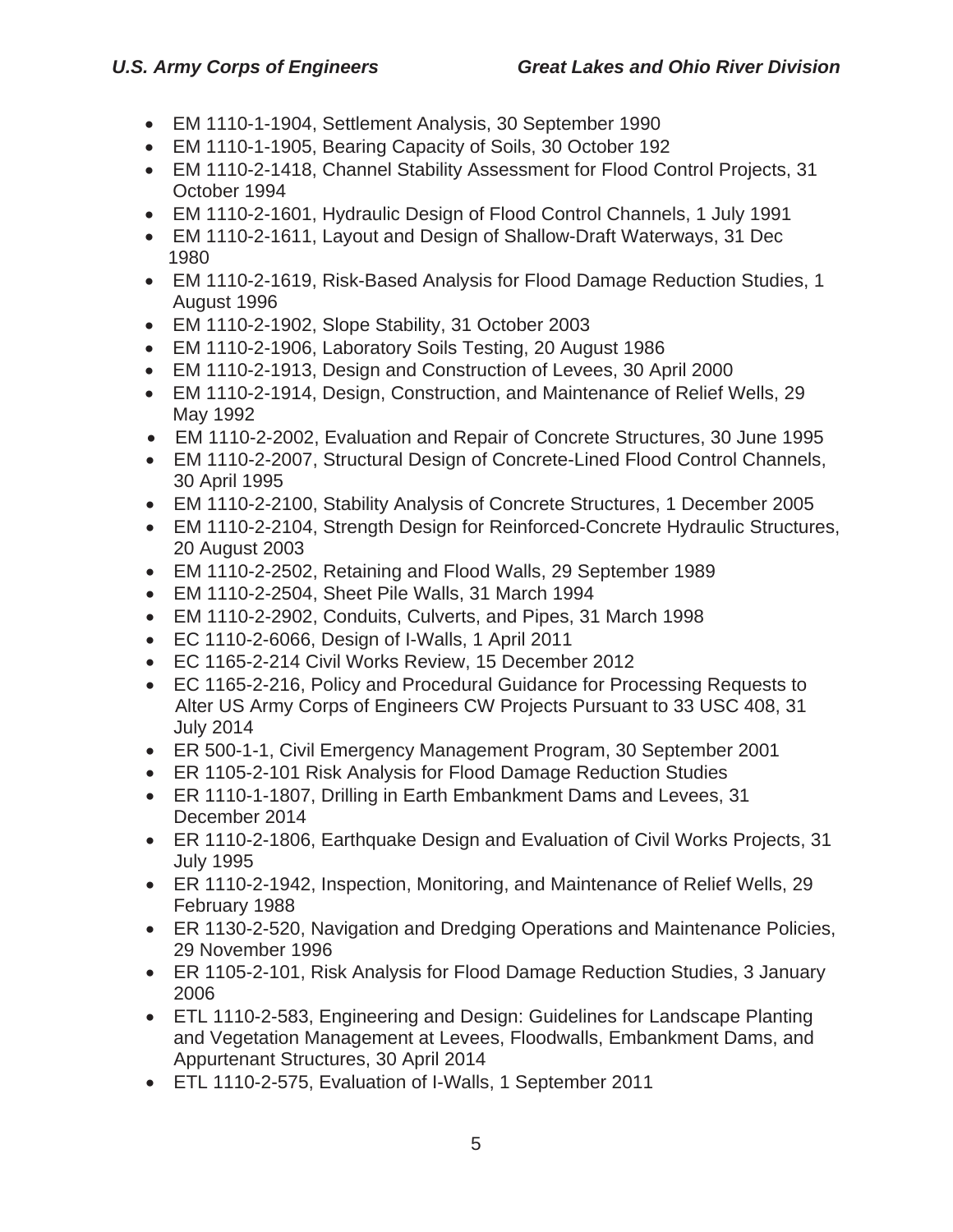- EP 1130-2-520, Navigation and Dredging Operations and Maintenance Guidance and Procedures, 29 November 1996
- USACE Policy for Development and Implementation of System-Wide Improvement Frameworks (SWIFs), CECW-HS memorandum, 29 November 2011

# **2. Review Requirements**

#### **a. Level of Review Required**

The review of each Low-Impact Alteration Request covered by the Regional Procedural Review Plan shall include a District-led Agency Technical Review (ATR), reference paragraph 7.c.(4) in EC 1165-2-216. In accordance with Civil Works Review, EC 1165 2-214, ATR reviews shall be scalable according to the magnitude and complexity of the alteration as determined by the District-led Agency Technical Review.

#### **b. Review Purpose**

The review of all work products will be in accordance with the requirements established within this Review Plan. The purpose of this review is to ensure the proper application of established policy, regulations, laws, codes, principles and professional practices. The over-arching responsibility of the District-led ATR team is to ensure that all requirements of EC 1165-2-216 have been met. Key requirements include the following determinations:

- 1) Impair the Usefulness of the Project Determination. The objective of this determination is to ensure that the proposed alteration will not limit the ability of the project to function as authorized and will not compromise or change any federally authorized project conditions, purposes or outputs.
- 2) Injurious to the Public Interest Determination. Proposed alterations will be reviewed to determine how they may, or may not, adversely impact the federally authorized project with particular consideration given to whether or not the proposed alteration has any associated public health and/or life safety concerns. The decision whether to approve an alteration will be determined by the consideration of whether benefits are commensurate with risks.
- 3) Legal and Policy Compliance Determination. A determination will be made as to whether the proposed alteration meets all legal and policy requirements and is consistent with the authorized purposes of the federally authorized project.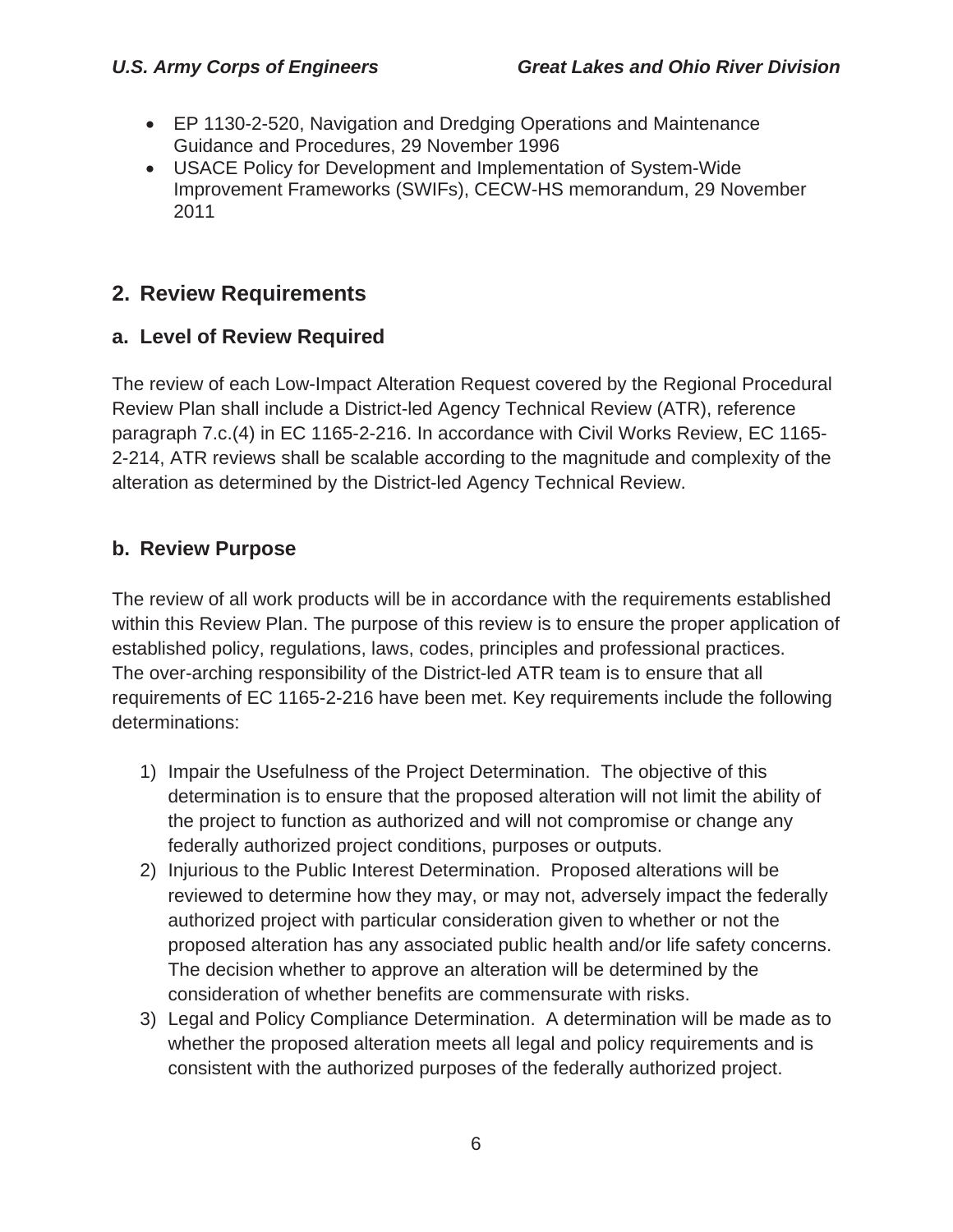# **3. Quality Control (QC)**

Quality Control is the responsibility of the non-federal sponsor or the independent requester. All submitted documents, (including supporting data, analyses, environmental compliance documents, etc.), shall undergo Quality Control (QC). QC is an internal review process of basic science and engineering work products focused on fulfilling the project quality requirements. Basic quality control tools include seamless review, quality checks and reviews, supervisory reviews, Project Delivery Team (PDT) reviews, etc.

# **4. District-led Agency Technical Review**

The District-led Agency Technical Review (ATR) team is comprised of reviewers with the appropriate independence and expertise to conduct a comprehensive review in a manner commensurate with the types of proposed alterations described in Attachment 1. As part of the District-led ATR effort, the team should ensure that an appropriate level of Quality Control (QC) has been performed by the non-federal sponsor or independent requester, and his/her A-E.

ATR reviewers may be from the home district. The District will determine the scope and composition of the ATR team for the reviews in consultation with the District Chiefs of Engineering, Construction, Operations, Regulatory, Real Estate, Planning and Policy, and Counsel. Districts are encouraged to have a pre-established ATR team for Section 408 actions, or a cadre of individuals from which to develop ATR teams. In addition, it is recommended that the appropriate District officials for the type of project involved in the Section 408 alteration request be included in approving the Summary of Findings (SOF). If an Alteration-specific review plan is determined to be appropriate, an ATR Team shall promptly be identified and documented in the project record.

ATR team members shall be chosen based on each individual's qualifications and experience with similar Section 408 requests. If lacking the appropriate expertise, the District shall supplement their staff through appropriate Communities of Practice, Centers of Expertise, or other Districts. In accordance with OPORD 2013-35, effective 01 Oct 2013 (ECB 2013-28), all ATR reviewers in the Engineering and Construction Community of Practice (CoP) shall be Corps of Engineers Reviewer Certification and Access Program (CERCAP) certified. Vertical team coordination is encouraged, as appropriate, to assist in assuring adequate technical resources are employed to evaluate the proposed alteration relative to its potential impairments to the authorized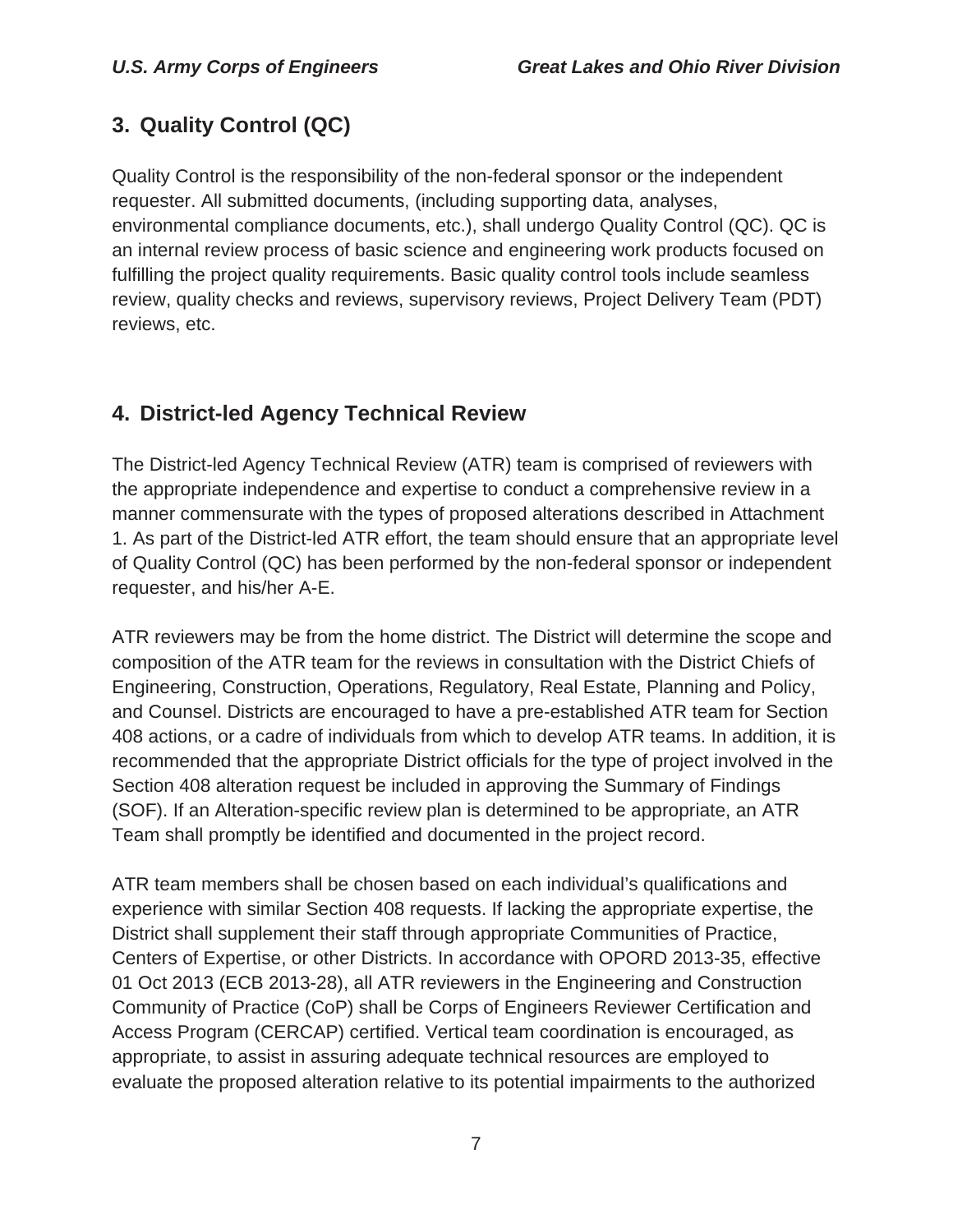project purpose and its impacts to the affected public, as well as to assure its legal and policy compliance.

USACE permission to alter a federally authorized civil works project is a federal decision subject to compliance with the National Environmental Policy Act (NEPA), including public involvement prior to rendering a federal decision. Many alterations may fall within the parameters for a Categorical Exclusion to NEPA, but each proposed alteration requires a case-by-case determination by the ATR team. The ATR team shall evaluate the potential impacts of the proposed alteration on the environment, public health and life safety, and the authorized project purpose relative to the original authorization and any subsequent NEPA documents. Based on the comparison, the ATR team shall determine if a new Environmental Assessment or a supplement to the existing NEPA documentation is required. The ATR team will also determine the proper extent of public involvement, if any, required to comply with NEPA and other environmental laws and regulations prior to deciding to grant the non-federal sponsor permission to alter a federally authorized civil works project.

The ATR team Lead shall be a senior professional with extensive experience in reviewing Section 408 alteration requests and conducting ATRs. The ATR Lead shall possess the necessary skills and experience to lead a team through the ATR process. The ATR Lead may also serve as a reviewer for a specific discipline.

For purposes of Section 408 alteration requests that are covered by this Regional Procedural Review Plan, potential areas of expertise of ATR team members may include:

- Technical Disciplines: Civil, Geotechnical, Hydraulics, Hydrology, Structural, Electrical, Mechanical and Coastal
- $\bullet$  Real Estate<sup>2</sup>
- Environmental
- Regulatory<sup>1</sup>
- Inland Navigation
- Counsel
- Operations
- Construction
- Flood Risk Management
- Dam Safety
- Emergency Management
- Planning
- Regional Technical Specialists (for a specific discipline or specialized expertise)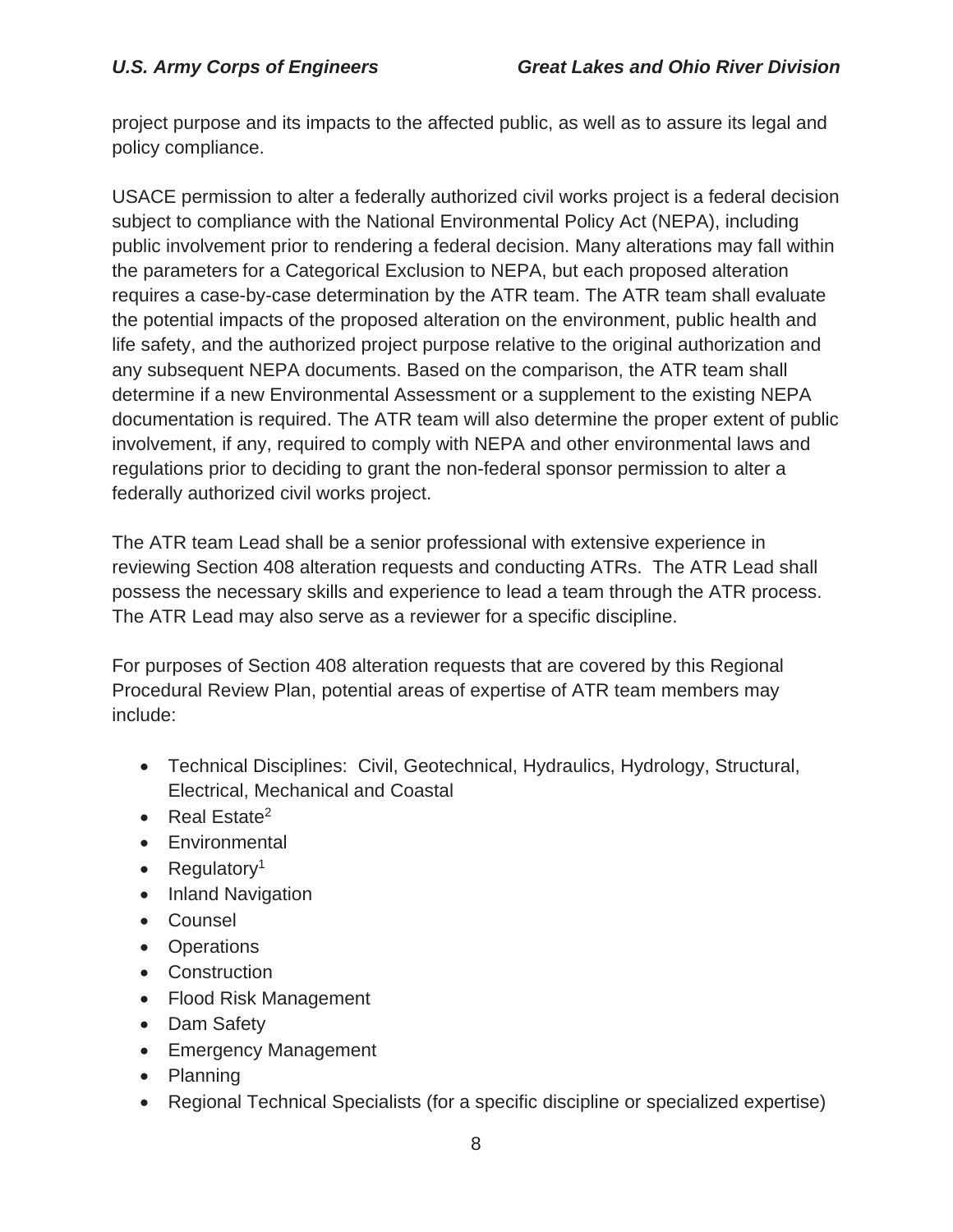• The District Section 408 Coordinator may also be an appropriate ATR Lead and/or team member

<sup>1</sup> Note that Regulatory should be notified of all Section 408 requests as they will need to be part of the team when there is a corresponding Section 10/404/103 permit action in conjunction with the Section 408 alteration request.

2 For Navigation Section 408 alteration requests, a real estate contract may need to be processed along with the alteration request.

Real estate (RE) reviews are an important requirement of processing Section 408 Alteration Requests by LRDs Districts. RE reviews shall be included as part of the District-led ATR reviews in accordance with paragraph 7.c.(4) Step 4 of EC 1165-2-216. RE obligations and review requirements pursuant to 33 USC 408, and associated Alteration Requests, are summarized in the following three main categories:

- 1) Civil Works projects that are USACE projects and the land is 100% federally owned. A RE contract will be required between the federal government and the non-federal sponsor (or independent requester). A RE contract will not be issued until a Section 408 Alteration Request has been approved by the District.
- 2) USACE Civil Works projects that are cost shared between the federal government and the non-federal sponsor. District RE review and approval is required for any alteration.
- 3) Other For Civil Works projects not covered in 1) or 2), above. No RE reviews associated with 408 Alteration Requests are required by the Districts. (e.g., federally regulated waters that do not include any federally owned land, structures or federally funded improvements).

Any questions, or clarifications, with respect to Section 408 Reviews related to RE, shall be directed to LRD Division RE.

#### **5. Reviews**

#### **a. Review Procedures**

Reviews will be conducted in a fashion which promotes dialogue regarding the quality and adequacy of the required documentation. The ATR team will ensure that the nonfederal sponsor (or independent requester) has provided all necessary documentation in accordance with EC 1165-2-216. The ATR team will also review all other pertinent documents related to the alteration request. DrChecks can be used for Section 408 ATRs, but it is not required.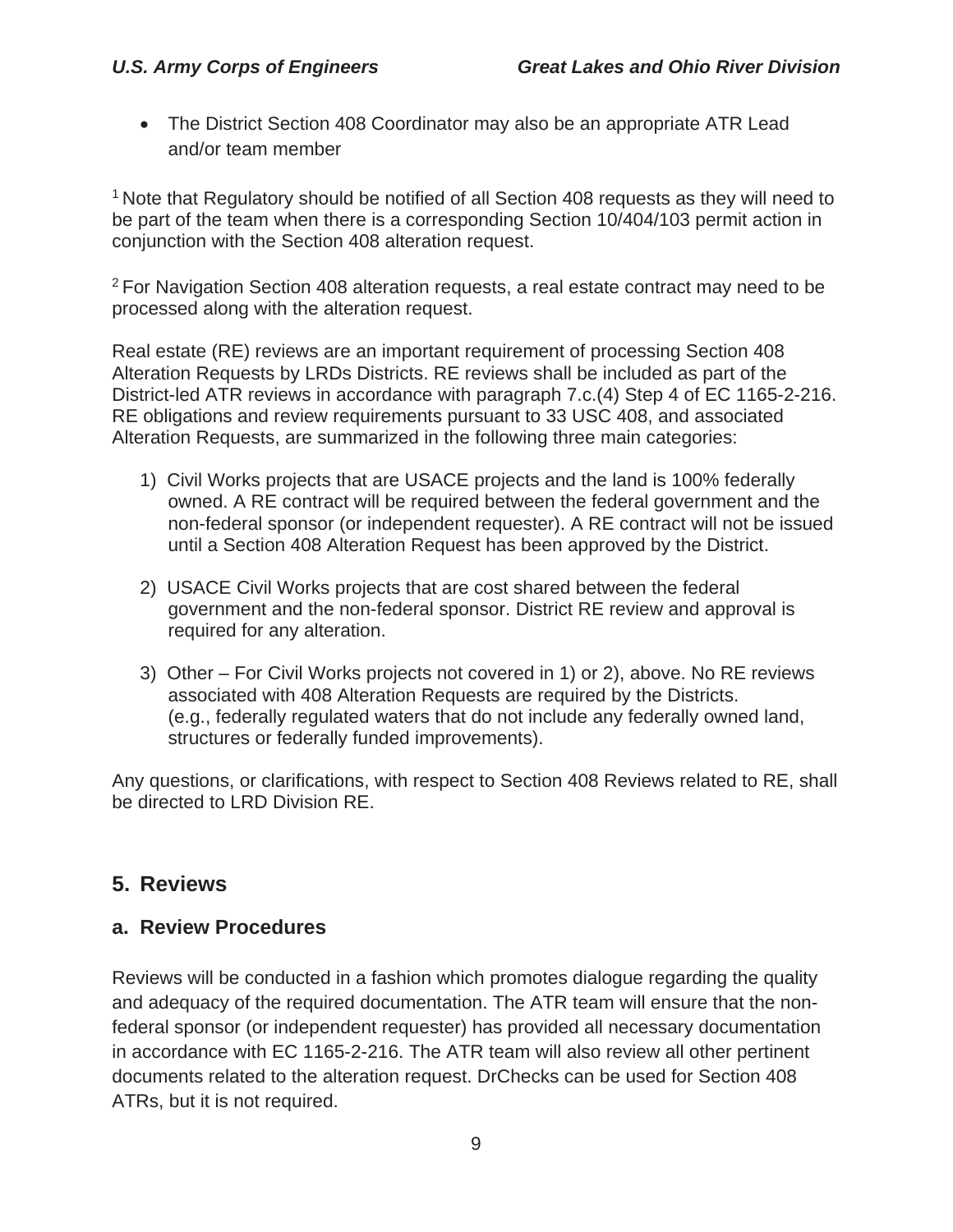The four key parts of a review comment will normally include:

- 1) The review concern identify the deficiency or incorrect application of policy, guidance, or procedures.
- 2) The basis for the concern cite the appropriate law, policy, guidance, or procedure that has not been properly followed.
- 3) The significance of the concern indicate the importance of the concern with regard to its potential impact on the district's ability to make a decision as to whether to approve or deny the Section 408 request.
- 4) The probable specific action needed to resolve the concern identify the action(s) that the non-federal sponsor (or independent requester) must take to resolve the concern.

In some situations, especially addressing incomplete or unclear information, ATR commenters may seek clarification in order to then assess whether further specific concerns may exist. The ATR documentation must include the text of each ATR concern, a brief summary of the pertinent points in any discussion, including any vertical coordination, and the agreed upon resolution. All reviews will be coordinated, accomplished, and documented in a timely manner.

The ATR is complete when the ATR team is satisfied that the proposed alteration will not be injurious to the public, will not impair the usefulness of the project, and is not in conflict with any known laws and/or regulations. If the proposed alteration does not adequately address the above criteria, the ATR team shall recommend that the request be denied. If District leadership is not in agreement with the recommendation made by the ATR team, the District shall consult with Division and HQUSACE by means of the RMO in accordance with EC 1165-2-216, paragraph 9., Vertical Teaming.

For Section 408 documentation purposes, Districts shall execute a "Completion of Agency Technical Review and Certification of Agency Technical Review" by the designated functional representatives listed in the Attachment 3 template, which is to be used for each project specific Low-Impact Alteration Request covered by this Regional Procedural Review Plan. Additional Compliance Certifications for Policy, Real Estate, Legal Sufficiency, Regulatory and Operations are also provided for under Attachment 3. All of the above Compliance Certifications should be signed/dated by the appropriate District functional representatives for Low-Impact Alteration Requests covered by this Review Plan.

When the Section 408 review is complete, the District Section 408 Coordinator will be responsible for filing all documentation related to the Section 408 request (e.g., request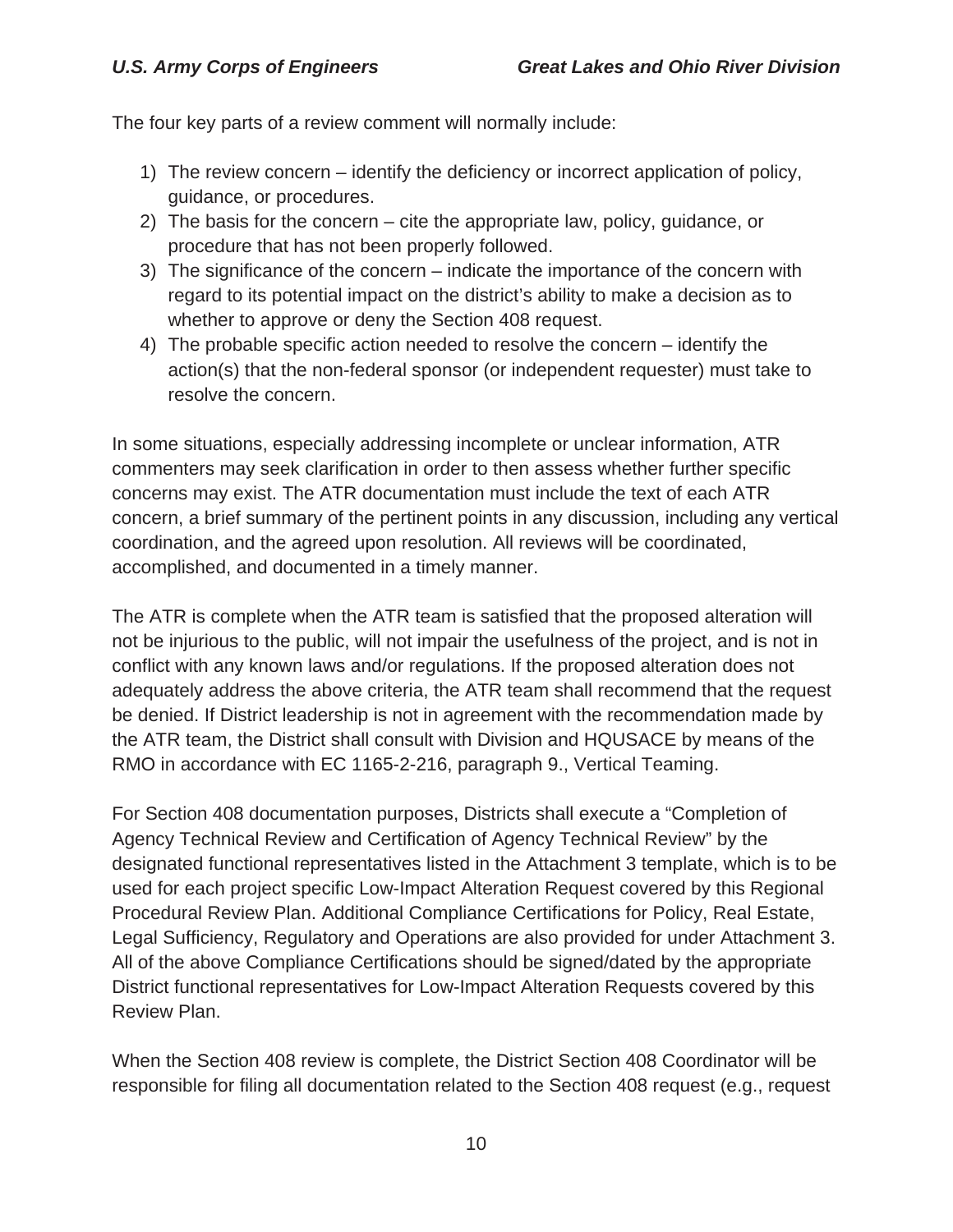letter, P&S, ATR results, comment/resolution document, notification letters, as-built drawings) by means of a District approved method for filing documentation. For example, for alterations to federally authorized dams, Projectwise/RADSII is generally considered a valid method for filing of documentation.

Because the intent of the Regional Procedural Review Plan is to address Section 408 alterations that have minimal impact and that are similar in nature, Districts are encouraged to create checklists and/or standard templates to streamline and document the review and decision process.

#### **b. Review Schedule**

Review timelines should be developed as part of an overall schedule for processing the Section 408 alteration request. Reviews and review timelines should be commensurate with the level and complexity of the alteration request. The District Section 408 Coordinator will work with the ATR team to achieve timely reviews and will maintain contact with the non-federal sponsor to keep them informed about the review timeline.

When an alteration request is required to be submitted for Division and/or HQUSACE review, submissions will be made to the appropriate District Support Program Manager liaison at LRD.

#### **c. Review Costs**

Districts shall follow the latest HQUSACE policy and guidance regarding the various categories by which Districts may submit funding requests pursuant to 33 USC 408. If a Section 408 request is approved, costs related to the proposed alteration including, but not limited to, construction oversight, survey, title, fair market value of real estate, and USACE administrative fees may be incurred.

#### **d. Public Involvement**

In accordance with EC 1165-2-216, 7.c.(3)(c)vi., "Districts must make diligent efforts to involve the public in the decision-making process, including soliciting appropriate information from the public to inform the environmental analysis and public interest determination."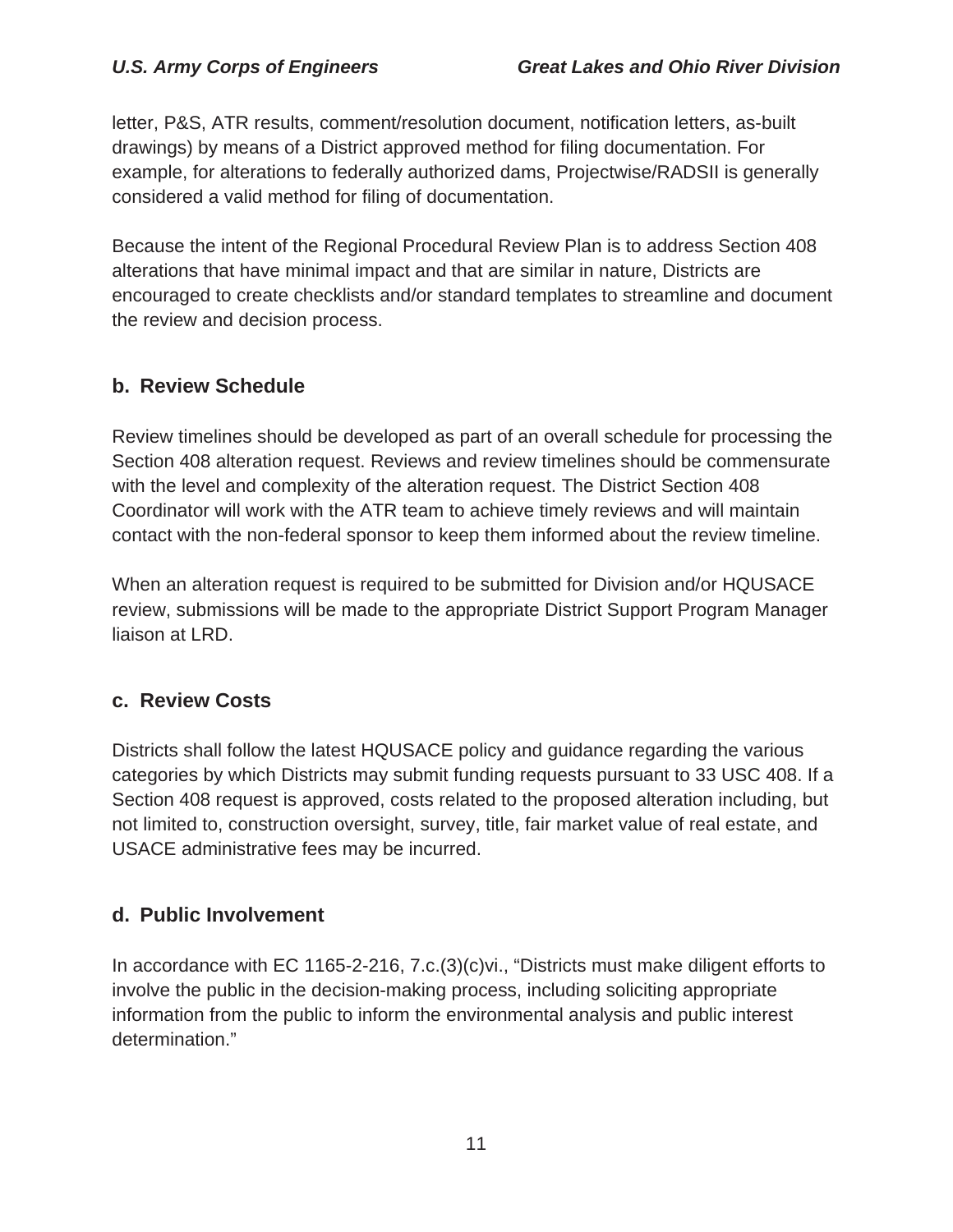The extent of public involvement is dependent upon the potential for controversy and the nature and extent of the estimated impacts of the alteration proposed relative to the existing NEPA documentation and environmental regulations associated with operation and maintenance of the current project. The Project Development Team (PDT) is responsible for developing the scope, schedule and budget for public and stakeholder agency involvement on a case-by-case basis. The PDT is also responsible for conducting public involvement in a manner that assures awareness, transparency and receptiveness to comment.

In accordance with Civil Works Review, EC 1165-2-214, this Regional Procedural Review Plan shall be posted on the public internet websites of each District following approval by the Division Commander. There will not be a formal comment period as such and there is no set timeframe for the opportunity for public comment on the contents of this Review Plan. If and when comments are received, the Districts should inform the Division Section 408 Coordinator regarding possible revisions to the Regional Procedural Review Plan.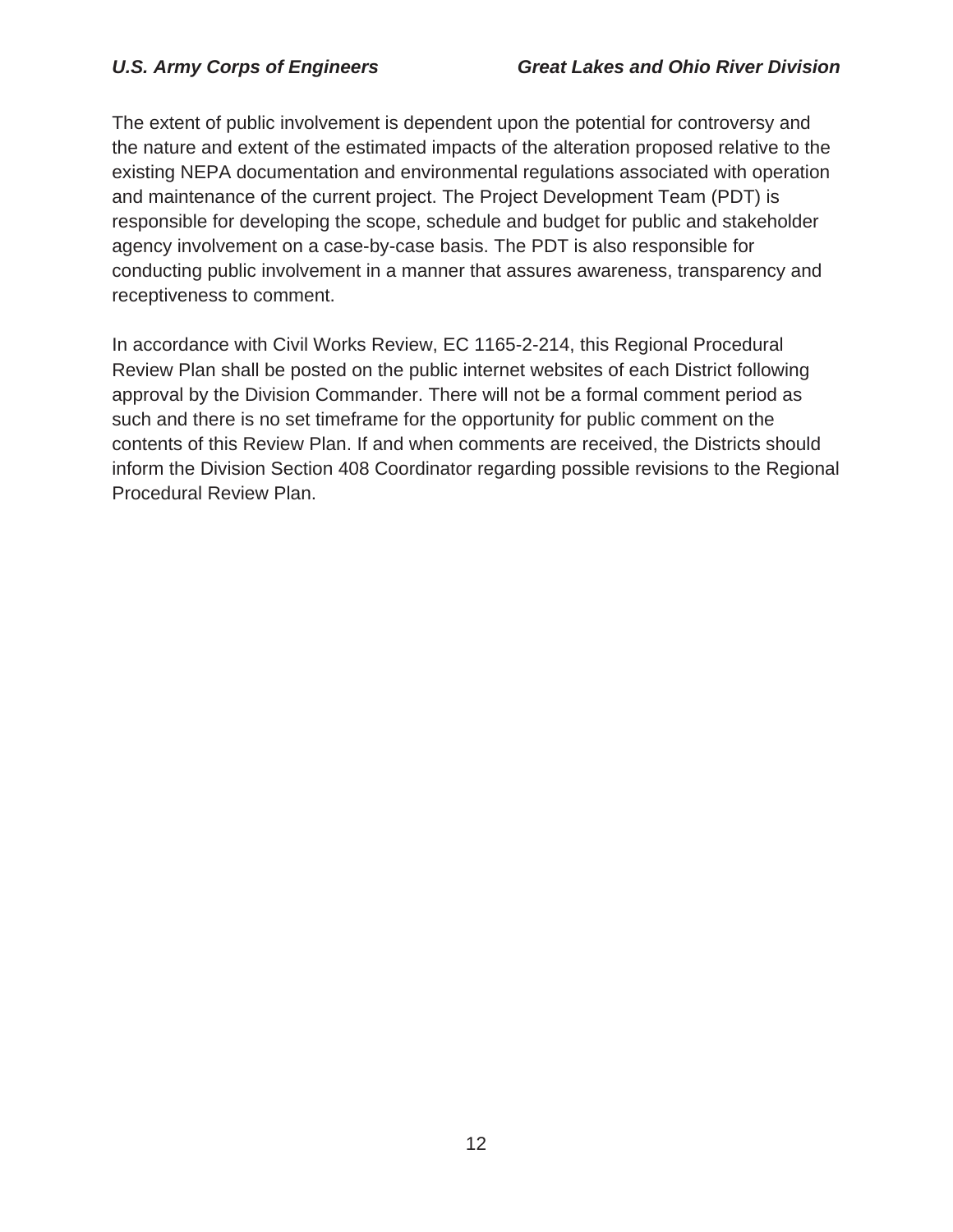# 6. Review Plan Points of Contact

Key Review Plan points of contact are as contained in the following table.

| <b>Title</b>                       | <b>Name</b> | <b>Organization</b> | <b>Email and Phone</b> |
|------------------------------------|-------------|---------------------|------------------------|
| <b>Division</b>                    |             |                     |                        |
| Section 408                        |             |                     |                        |
| Coordinator                        |             |                     |                        |
| <b>Risk</b>                        |             |                     |                        |
| Management                         |             |                     |                        |
| Center                             |             |                     |                        |
| <b>Louisville District</b>         |             |                     |                        |
| Section 408                        |             |                     |                        |
| Coordinator                        |             |                     |                        |
| Huntington                         |             |                     |                        |
| <b>District Section</b>            |             |                     |                        |
| 408 Coordinator                    |             |                     |                        |
| <b>Buffalo District</b><br>Section |             |                     |                        |
| 408 Coordinator                    |             |                     |                        |
| <b>Nashville District</b>          |             |                     |                        |
| Section 408                        |             |                     |                        |
| Coordinator                        |             |                     |                        |
| <b>Chicago District</b>            |             |                     |                        |
| Section 408                        |             |                     |                        |
| Coordinator                        |             |                     |                        |
| <b>Detroit District</b>            |             |                     |                        |
| Section 408                        |             |                     |                        |
| Coordinator                        |             |                     |                        |
| <b>Pittsburgh District</b>         |             |                     |                        |
| Section 408                        |             |                     |                        |
| Coordinator                        |             |                     |                        |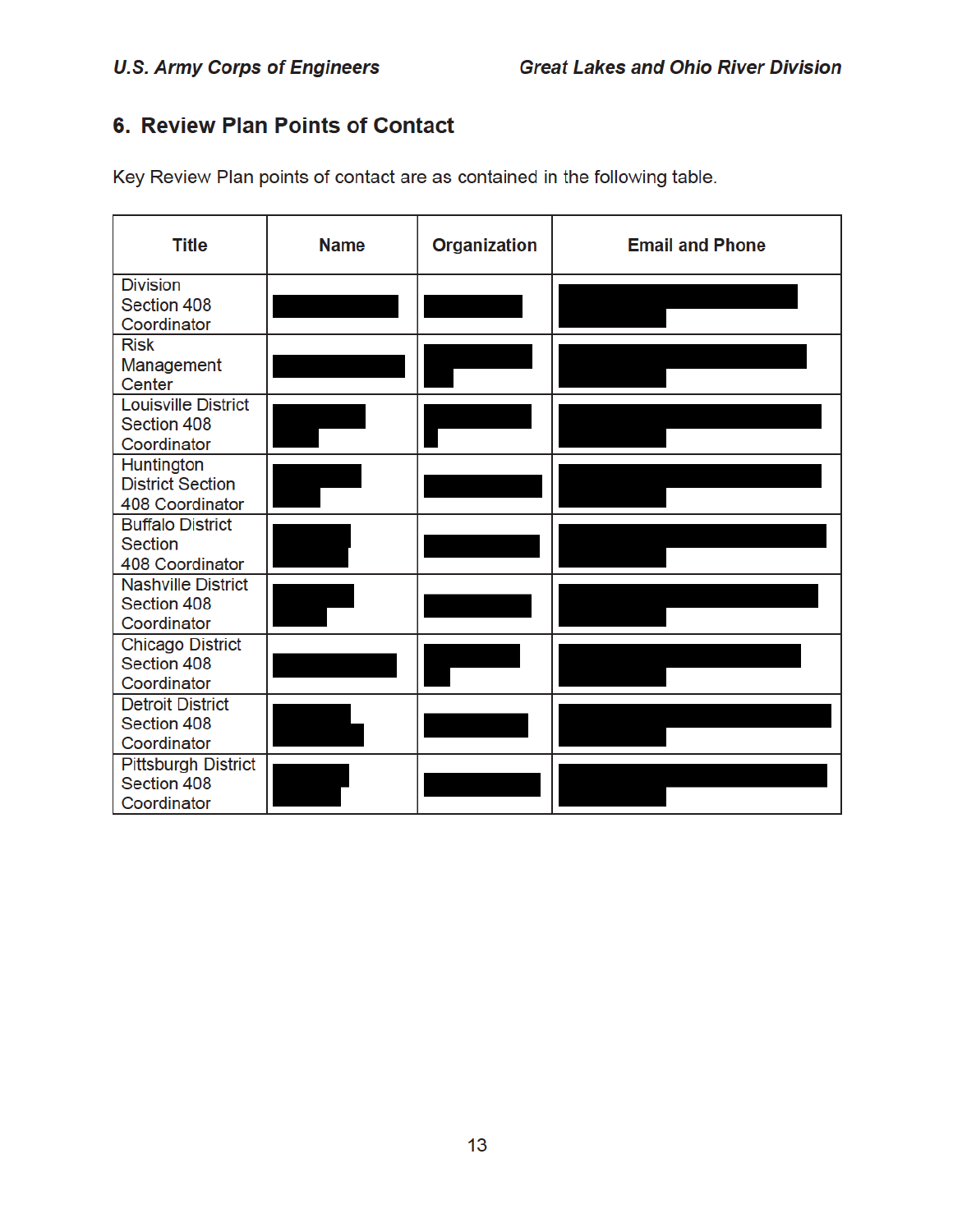#### **Attachment 1 - Low-Impact Alterations**

In the context of this Regional Procedural Review Plan, Low-Impact Alteration Requests are those Section 408 requests that are similar in nature and that have similar lowimpacts.

It is important to note that if a non-federal sponsor or independent requester requests any of the Low-Impact Alterations listed below, this does not mean *automatic*  acceptance, or approval, of the alteration request by an LRD District. All requested and proposed alterations must still be reviewed on a case-by-case basis by the District and follow all EC 1165-2-216 processing procedures. Additionally, the District Chief of Engineering, as the Engineer-In-Responsible-Charge, shall perform an assessment that the proposed alteration to the federally authorized project does not pose a significant threat to public health and life safety. The District's analysis of the alteration request must also include an assessment of drilling requests as described in paragraph 1.d.

In accordance with EC 1165-2-216, Section 9, Vertical Teaming, both the RMC and the Division Section 408 Coordinator should be informed for any of the following reasons:

- 1) Any item listed below that has the possibility of a threat to public health and/or life safety.
- 2) Any alteration request, related to the items below, that is unclear, may need Vertical Team engagement, etc.
- 3) Any item not listed below that a District believes should be considered as a Low-Impact Alteration. Upon receipt of a proposed new Low-Impact Alteration, and after the RMC endorses and the Division Commander approves, the new Low-Impact Alteration will be added to the Attachment 1 listing, and will be reflected as an addition in Attachment 2, Regional Procedural Review Plan Revisions. The Regional Procedural Review Plan will then be updated by means of the Regional Civil Works Processes in Qualtrax.

Other than the above three qualifications and affirmative responses to any of the seven (7) Section 408 Decision Level Questions under paragraph 6.t of EC 1165-2-216, approval authority for Section 408 actions covered by this Regional Procedural Review Plan shall be at the District level in accordance with EC 1165-2-216.

Low-Impact Alterations, as requested by a non-federal sponsor, include installation, addition, modification or removal of the following items that are similar in nature and have similar impacts:

<sup>x</sup> Benches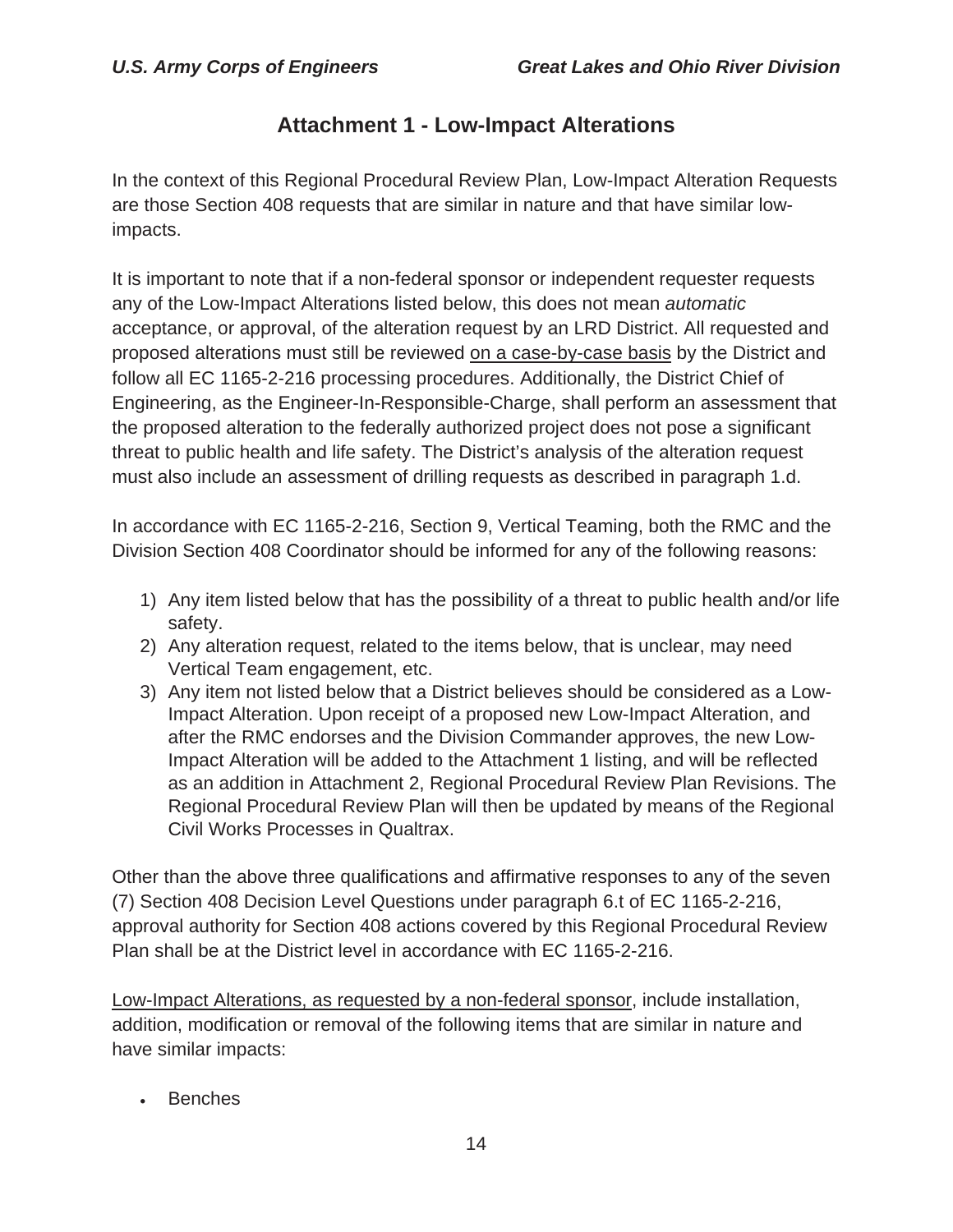- <sup>x</sup> Billboards
- Signage
- Roadway markings
- Fencing
- Driveways
- Pedestrian trails
- Sidewalks and walkways
- Stairways and stairs
- Simple culverts
- Simple discharge pipes
- Simple pipelines
- Simple utility lines
- Boat docks and launch ramps
- Fishing piers
- Overlook features
- Lighting
- Items or features that are considered to be art or decorative
- Parking areas
- Recreational shelters and structures
- Other types of recreational features
- Storm water features (such as catch basins and energy dissipation measures)
- Safety railings (handrails, guardrails, etc.)
- Planting of trees, bushes and other landscaping
- Simple buildings (one story)
- Simple pipe headwalls
- Simple retaining walls
- Dumpster and trash areas
- Instrumentation
- Other Ramps
- Road Crossings
- Simple bridges (traffic and pedestrian)
- Erosion control measures (e.g., install, replace rip-rap on an embankment)
- Manhole relocations
- Simple road raises and modifications
- Communication systems, and related equipment
- Playground equipment
- Lavatories and related items
- Pump station modifications
- Repair/reline discharge pipes
- Minor excavations
- Changes to channel rip-rap
- Installation/repair/replacement/abandonment of third party utilities
- $\cdot$  Backflow prevention devices for example, slide, sluice, and flap gates
- Permanently abandon/seal obsolete closures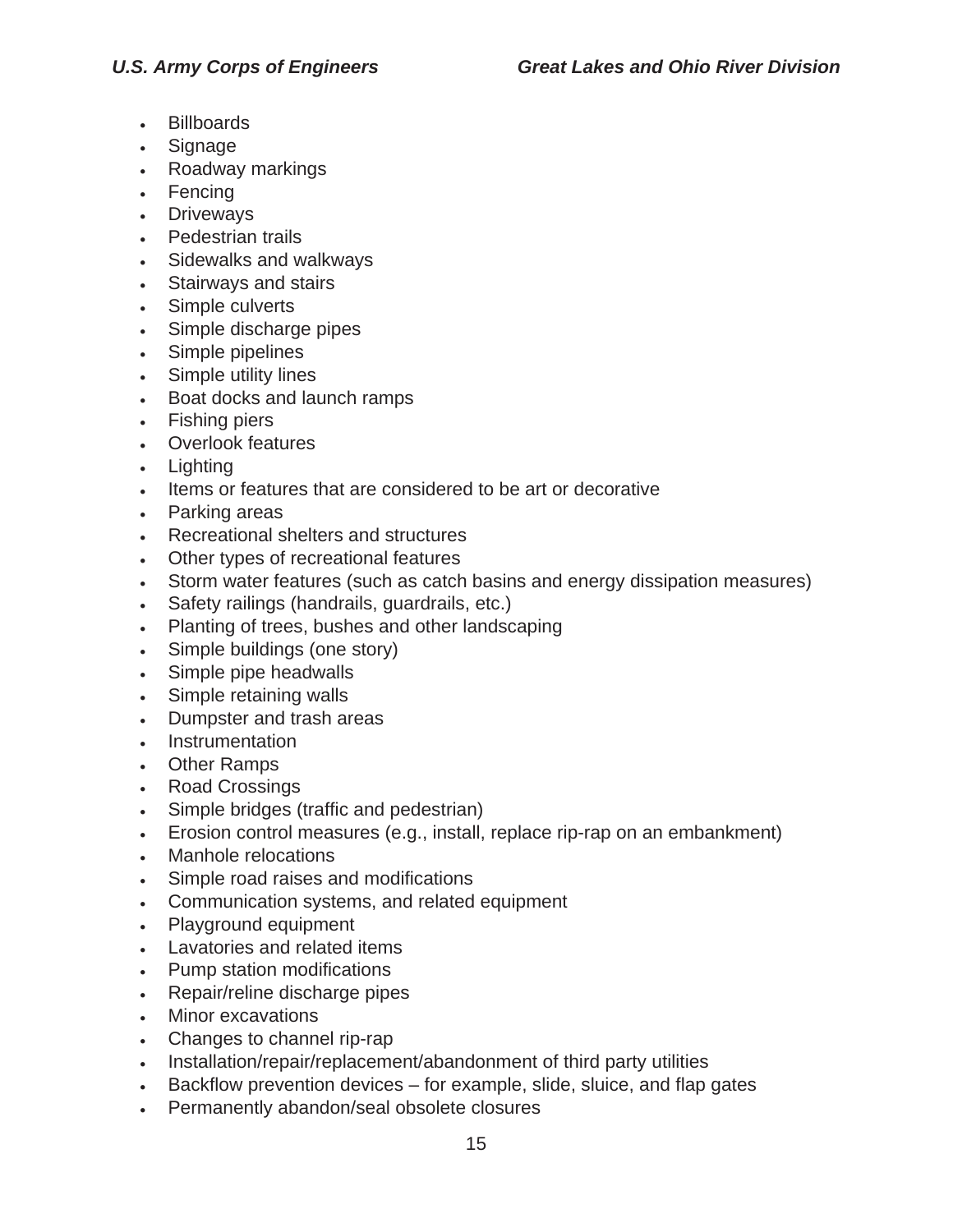- Change a closure from a manual to an automated gate type system
- Access roads and driveways
- Patios and decks
- **Boats (encroaching/docking in Federal waters)**
- Boat storage
- Metal guard railing (roadway)
- Des and posts (wood, metal, etc.)
- Small fill areas (soil, stone, etc.)
- Pools, hot tubs and small ponds
- Diles, fenders (i.e., encroaching in Federal waters)
- D. Aids to navigation (on piers, breakwaters, etc.)
- Green breakwater initiatives (bird nesting features, fish habitat features, etc.)
- Minor dredging
- Minor raising of a flood wall/levee for levee certification purposes in order to meet FEMA accreditation requirements, per 44 CFR Part 65.10, paragraph (b) (1) - (i.e. extra foot of height within 100 feet of bridges or similar structures and, additional height of ½ foot from upstream end and decreasing to 0 feet at the downstream end of project).

Note: Previously approved alterations and unauthorized alterations (including encroachments) shall be managed by the District in accordance with EC 1165-2-216 (reference paragraphs 6.i and 6.j).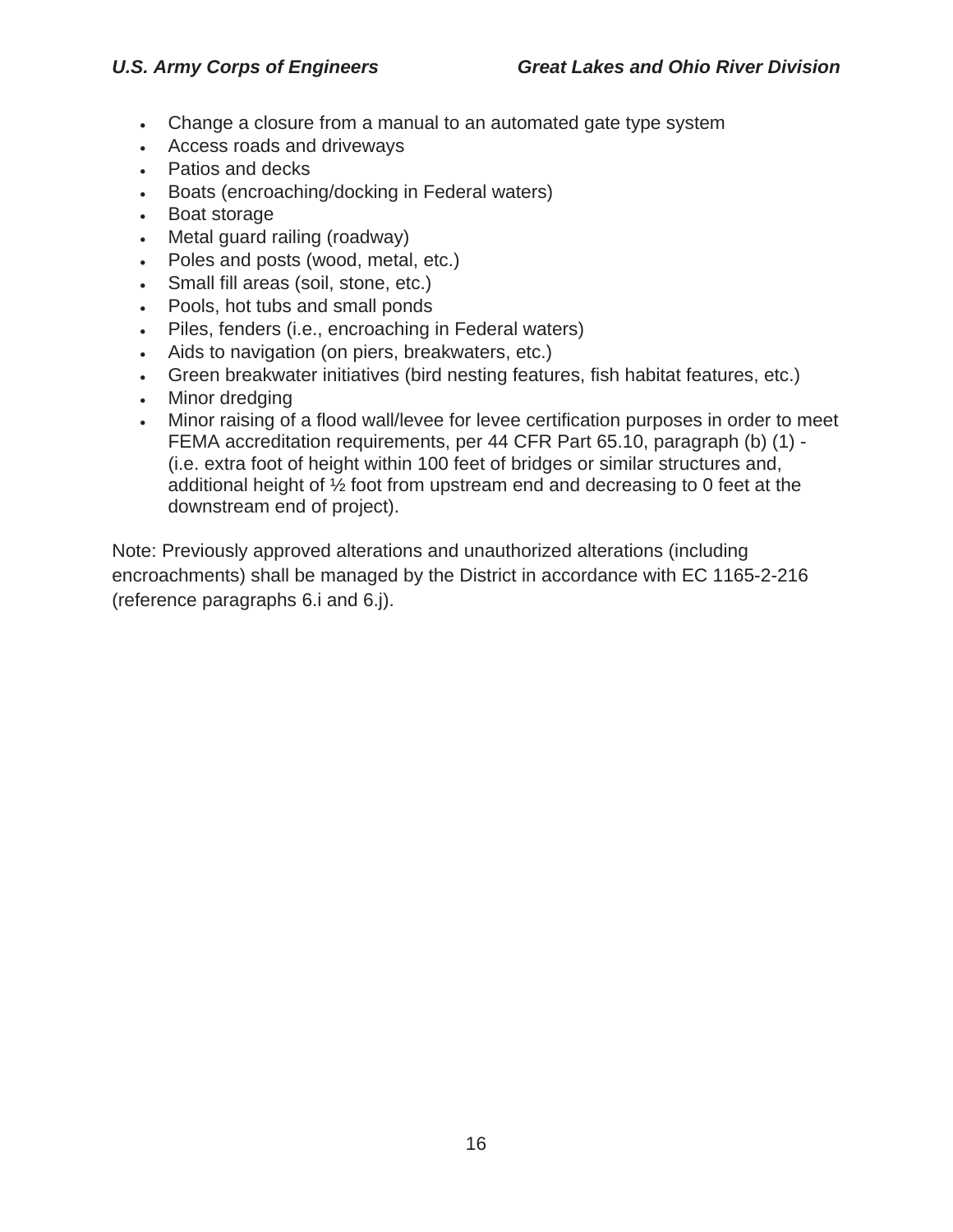# **Attachment 2 - Regional Procedural Review Plan Revisions**

Revisions to the Regional Procedural Review Plan shall be recorded in the table, below. Significant changes (such as changes to the scope and/or level of review) must be reendorsed by the RMC and re-approved by the Division Commander.

| <b>Description of Revision</b> | Section of the<br><b>Review Plan</b> | <b>Date of Revision</b> |
|--------------------------------|--------------------------------------|-------------------------|
|                                |                                      |                         |
|                                |                                      |                         |
|                                |                                      |                         |
|                                |                                      |                         |
|                                |                                      |                         |
|                                |                                      |                         |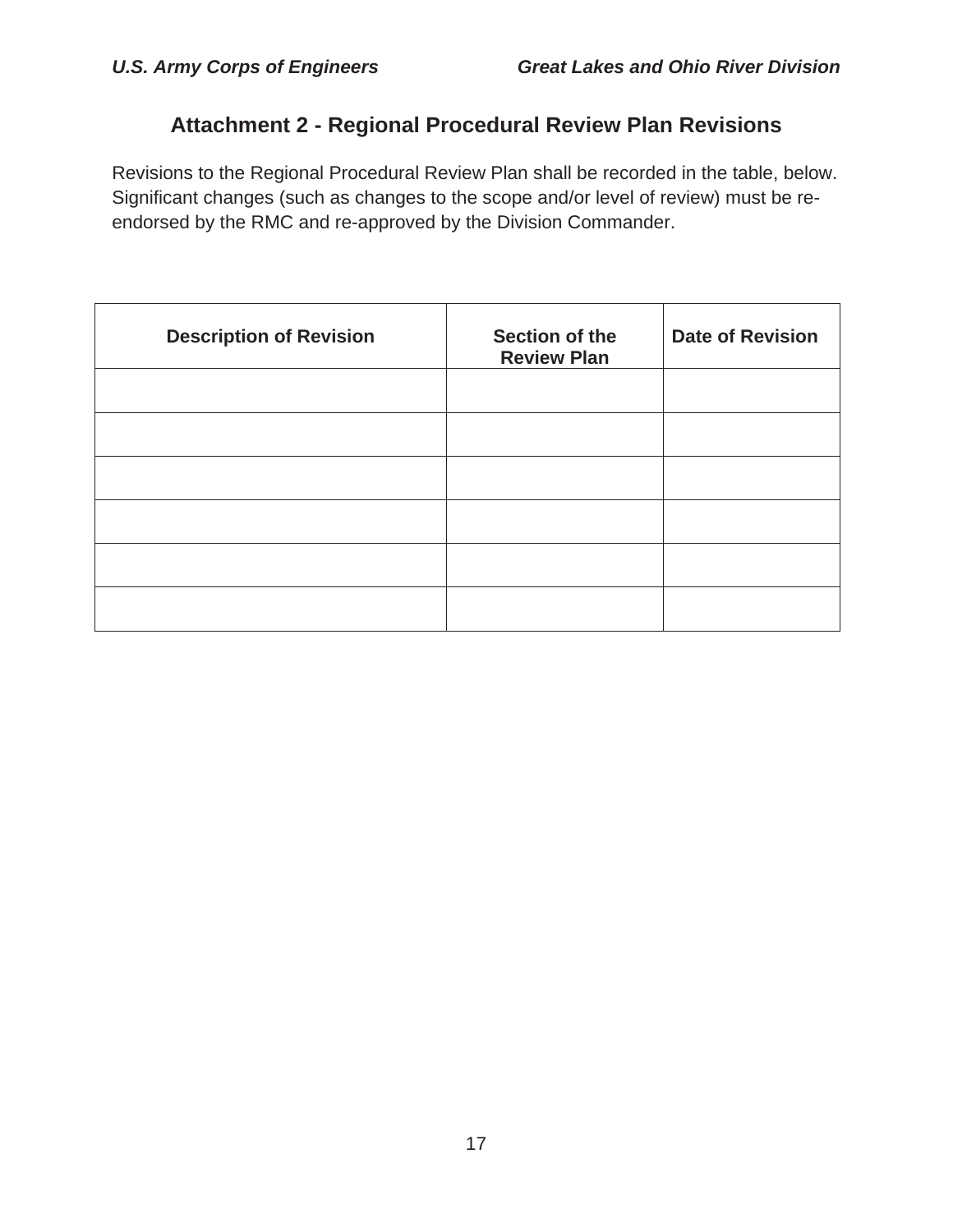### **Attachment 3 - Certifications**

#### **COMPLETION OF AGENCY TECHNICAL REVIEW**

The Agency Technical Review (ATR) has been completed for the *<short description of proposed alteration>* for *<project name and location>*. The ATR was conducted as defined in the Regional Procedural Review Plan to comply with the requirements of EC 1165-2-216. During the ATR, compliance with established policy principles and procedures and legal requirements were verified. This included the determination whether, or not, the proposed alteration would impair the usefulness of the federally authorized project, is consistent with the project purpose, and is not injurious to the public interest. All comments resulting from the ATR have been resolved.

| <b>SIGNATURE</b>                        |      |
|-----------------------------------------|------|
| <b>Name</b>                             | Date |
| <b>ATR Team Leader</b>                  |      |
| <b>Office Symbol</b>                    |      |
|                                         |      |
| <b>SIGNATURE</b>                        |      |
| <b>Name</b>                             | Date |
| <b>District Section 408 Coordinator</b> |      |
| <b>Office Symbol</b>                    |      |
|                                         |      |
| <b>SIGNATURE</b>                        |      |
| (Add any additional signatures as       | Date |
| appropriate)                            |      |
| <b>Title and Office Symbol</b>          |      |
|                                         |      |

#### **CERTIFICATION OF AGENCY TECHNICAL REVIEW**

Significant concerns and the explanation of the resolution are as follows: *[Describe the major technical concerns identified in the review and their resolution, and specifically list any agreed-upon deferrals to be completed in the next phase of work.]* 

As noted above, all concerns resulting from the ATR of the project have been fully resolved.

\_\_\_\_\_\_\_\_\_\_\_\_\_\_\_\_\_\_\_\_\_\_\_\_\_\_\_\_\_\_\_\_\_\_\_ \_\_\_\_\_\_\_\_\_\_\_\_\_\_\_\_\_

*Name* Date **Date** Chief, Engineering & Construction Division *Office Symbol*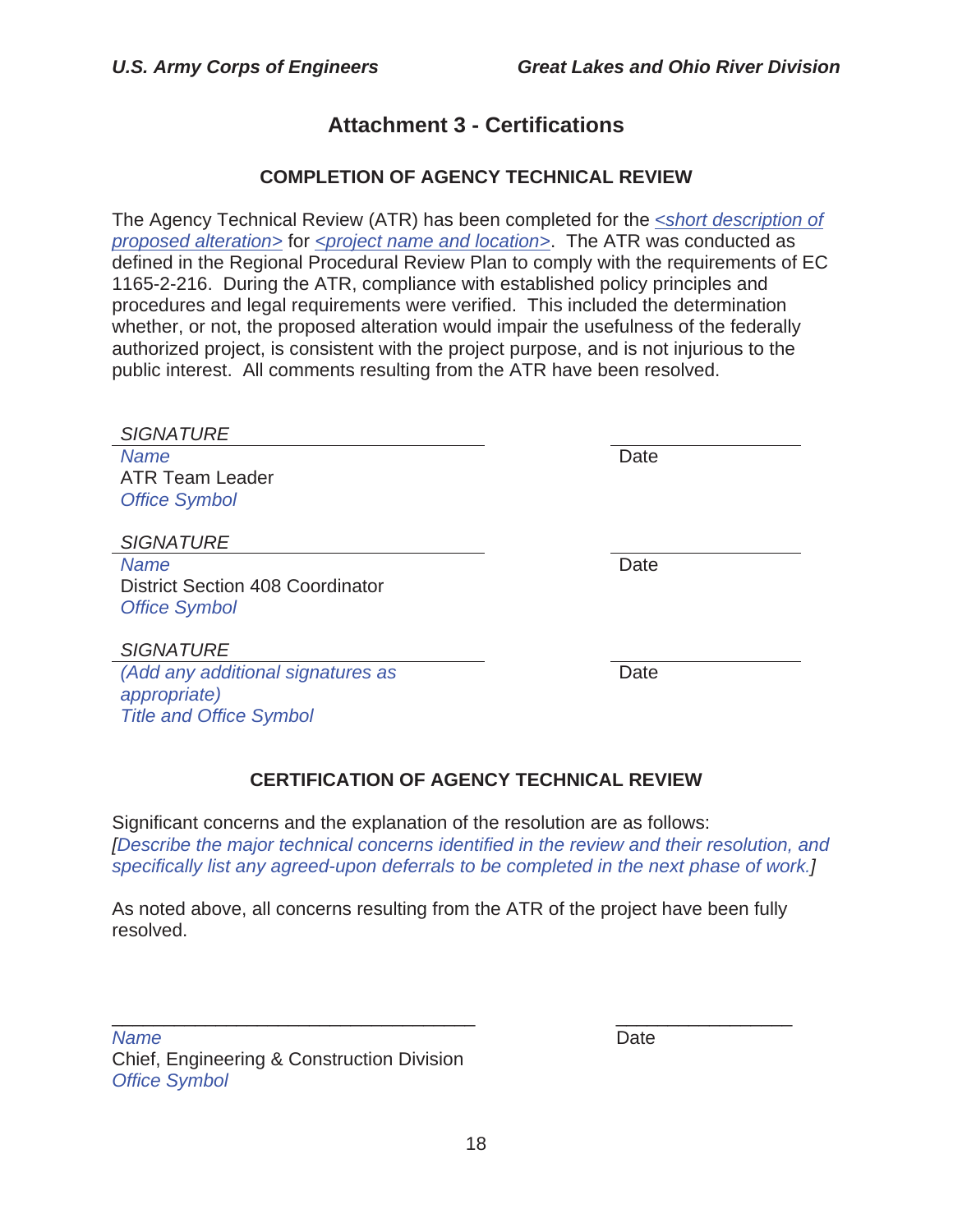#### **CERTIFICATION OF POLICY COMPLIANCE**

*[Description of extent of policy compliance certification associated with the proposed alteration to a completed federally authorized project, with any limitations noted.]* 

*Name* Date **Date** Chief, Planning and Policy *Office Symbol* 

\_\_\_\_\_\_\_\_\_\_\_\_\_\_\_\_\_\_\_\_\_\_\_\_\_\_\_\_\_\_\_\_\_\_\_ \_\_\_\_\_\_\_\_\_\_\_\_\_\_\_\_\_

#### **CERTIFICATION OF REAL ESTATE COMPLIANCE**

*[Description of extent of Real Estate compliance associated with the proposed alteration to a completed federally authorized project, with any limitations noted.]* 

\_\_\_\_\_\_\_\_\_\_\_\_\_\_\_\_\_\_\_\_\_\_\_\_\_\_\_\_\_\_\_\_\_\_\_ \_\_\_\_\_\_\_\_\_\_\_\_\_\_\_\_\_ *Name* Date **Date** Chief, Real Estate *Office Symbol* 

#### **CERTIFICATION OF LEGAL SUFFICIENCY**

*[Description of extent of legal sufficiency certification associated with the proposed alteration to a completed federally authorized project, with any limitations noted.]* 

| <b>Name</b>          | Date |
|----------------------|------|
| Counsel              |      |
| <b>Office Symbol</b> |      |